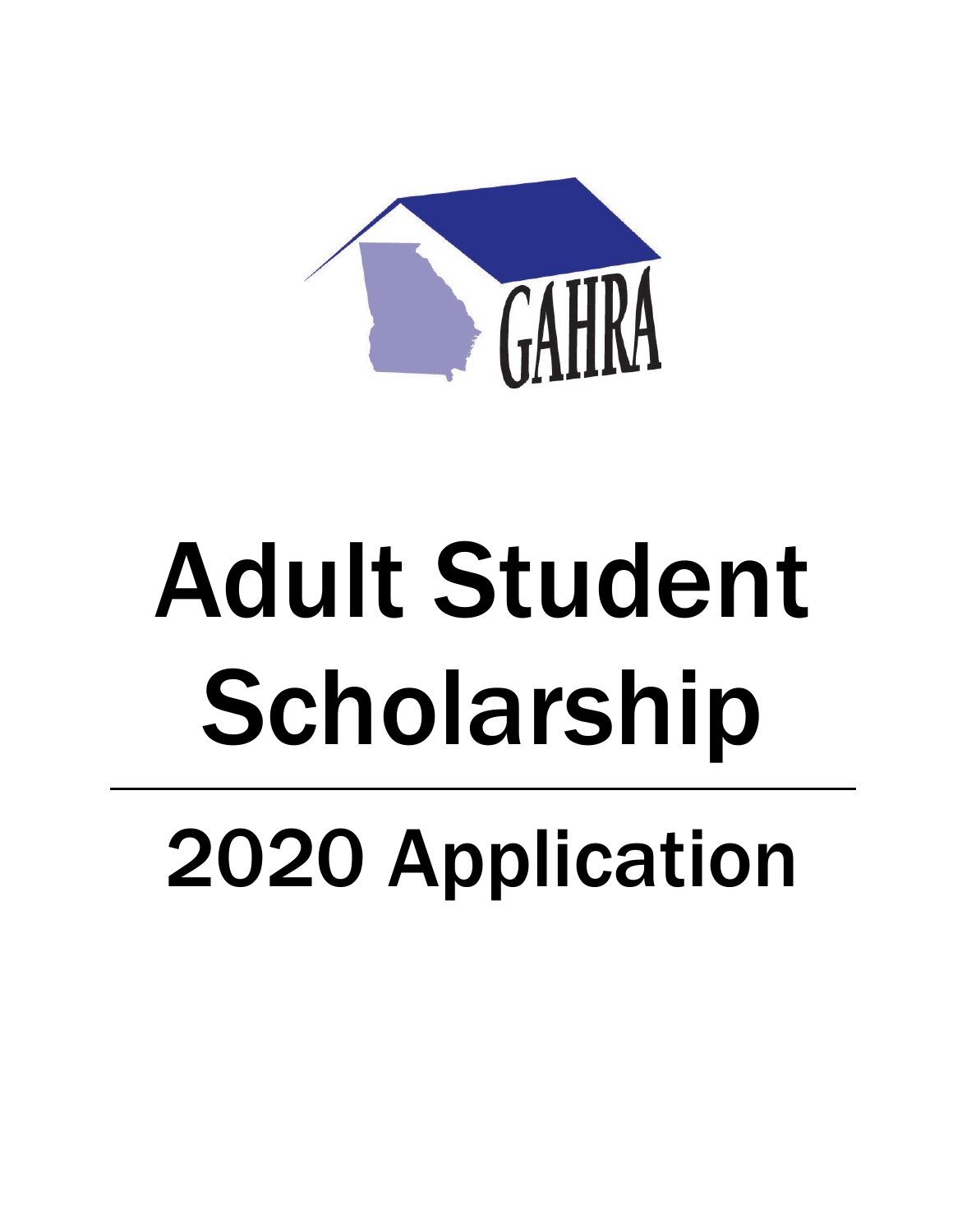# Adult Student Scholarship

#### What is the Adult Student Scholarship?

Adult Student Scholarships are designed to provide the opportunity for adults to attend college and make a positive difference in the lives of their families. The scholarship is to help cover the cost of tuition, fees, books, supplies, and other related expenses.

#### What scholarships are available for the 2020-2021 academic year?

Three Academic Awards<br>
Four Technical/Vocational Award Four Technical/Vocational Awards<br>
Four Technical Control Award 52,500 – H. L. Brantley Memorial \$2,500 – Emily Kicklighter Memorial Award \$2,500<br>\$2,000, \$1,500 – Award

\$1,500, \$1,000, \$1,000

(Depending on number of applicants, the committee reserves the right to distribute amounts. There could be 4 Academic and 3 Technical/Vocational if needed)

The Scholarship Committee will notify applicants and sponsoring housing authorities of selection or non-selection for personal interview by mid-April. Scholarship awards will be announced at the GAHRA Spring Conference at Jekyll Island, Georgia on Monday, May 18, 2020 following interviews with the finalists.

#### Who can apply for the scholarships?

In order to be eligible for an Adult Student Scholarship, you must be a resident who is a non-traditional student. A non-traditional student is defined as a resident age 18 and up who has graduated from high school or received a GED; however, delayed enrolling in college or technical school for at least a year. The resident must meet the following criteria:

- Current resident, with at least two years of residency (not required to be consecutive), of federally assisted housing or as a recipient of assistance through the Community Development Block Grant Program.
- Is in good standing with Housing Authority or Community Development Agency (no lease violations).
- Must have earned high school diploma or GED at least one year ago.
- Must currently be enrolled in a full- or part-time undergraduate course of study at an accredited two- or four-year college, university, or vocational/technical school.
- \*\*\* Must "not" have previously been awarded a GAHRA scholarship.

#### What is the deadline to apply?

Your completed application must be returned to your local Housing Authority or Community Development Office by on or before the deadline set by them. We encourage you to submit the application as soon as possible. Your authority/agency's nomination(s) must then be submitted to the GAHRA Scholarship Committee no later than **March 20, 2020.**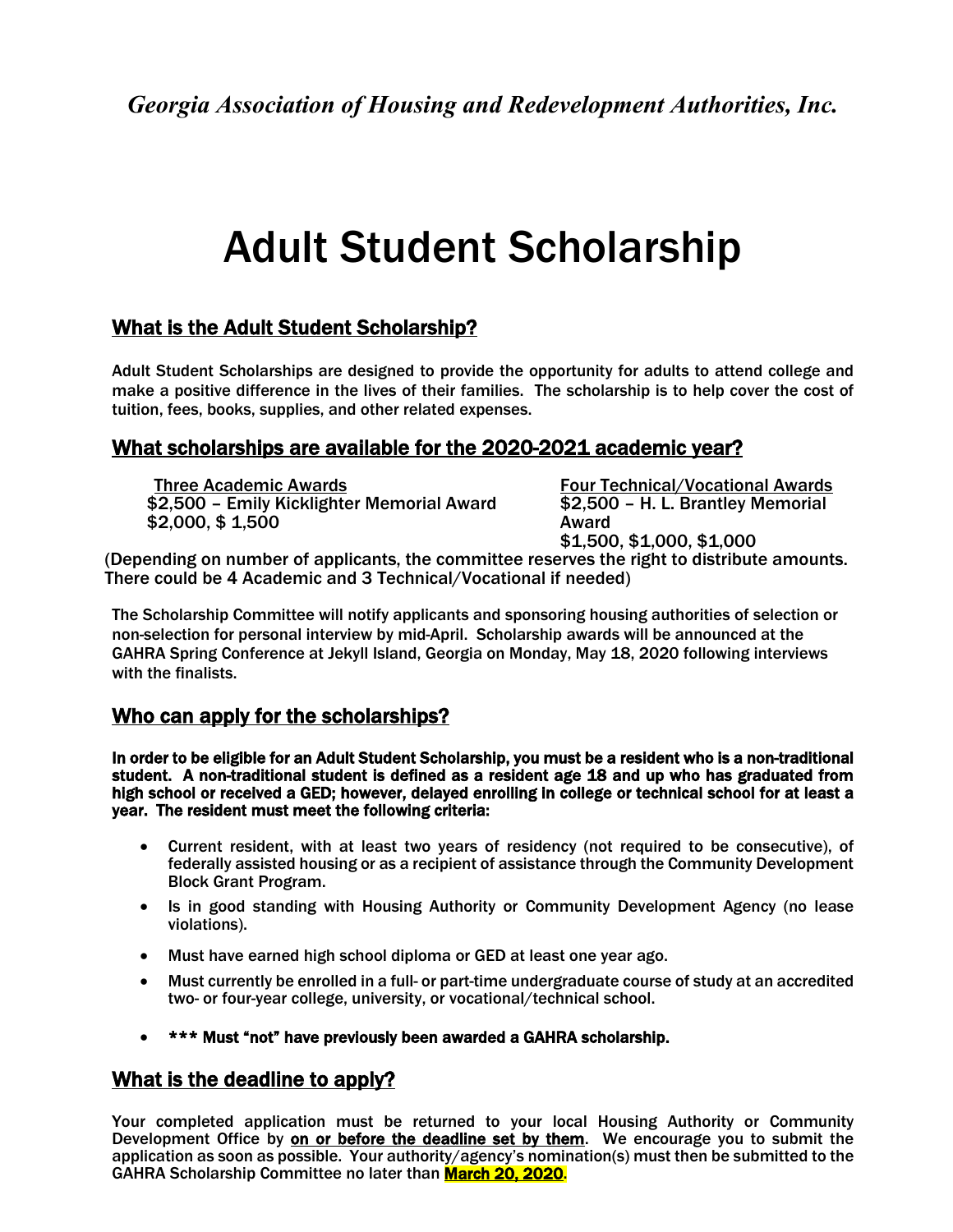#### What is the process for applying?

- 1. Applicants must complete the attached application and essay requirement. Applications are available at your Housing Authority or Community Development Office.
- 2. Current, complete, official college or technical/vocational transcript of grades for all prior courses taken. If the applicant's high school graduation date is not printed on the college transcript, a copy of the high school transcript, high school diploma, or other documentation must be enclosed showing the high school graduation date.
- 3. Copy of SAT/ACT scores, if applicable.
- 4. Copy of College Placement Exam (CPE) score.
- 5. Source and amount of other scholarship awards, received or pending.
- 6. Three letters of reference (teacher, employer, minister, or anyone with significant knowledge of the applicant).
- 7. A sponsorship letter from the Executive Director of your Housing Authority or the Director of your Community Development Program. The sponsoring agency must be an active member of GAHRA at the time of the application and they can only submit one academic (degree) and one technical/vocational (non-degree) application to the Scholarship Committee for the adult student award selection process.
- 8. The sponsoring agency must make a commitment to support travel expenses if their applicant(s) should be selected for an interview as one of the finalists. Finalists will be interviewed at the GAHRA Spring Conference in Jekyll Island, Georgia.

Applicants are responsible for gathering and submitting all necessary information by the deadline. All of the above must be submitted in order for the application to be considered.

#### How will the award be distributed?

- The school being attended by the winner will administer the scholarship award. If tuition and books are covered by other scholarships, the GAHRA scholarship award will be paid directly to the student.
- Funds may be used for one year or longer if approved by the Scholarship Committee. Failure to continue the required course of study will cause the unused portion of the funds to revert back to the Georgia Association of Housing and Redevelopment Authorities.

DEADLINES FOR SUBMITTAL- SCHOLARSHIP COMMITTEE PLEASE E-MAIL TO: [dhousing@bellsouth.net](mailto:dhousing@bellsouth.net) Then mail to: <br> **March 20, 2020 to the:** GAHRA Adult Scholarship Com. Brenda Smith, Co Chair, Dublin HA March 20, 2020 to the: GAHRA Adult Scholarship Com. c/o Brenda Smith, Dublin Housing Authority Vickie Paris, Dallas HA 500 W. Mary St. **Ella Murphy, Marietta HA**<br>
Dublin, GA 31021 Charles Alexander, Columl Charles Alexander, Columbus HA Joe Thomas, Camilla HA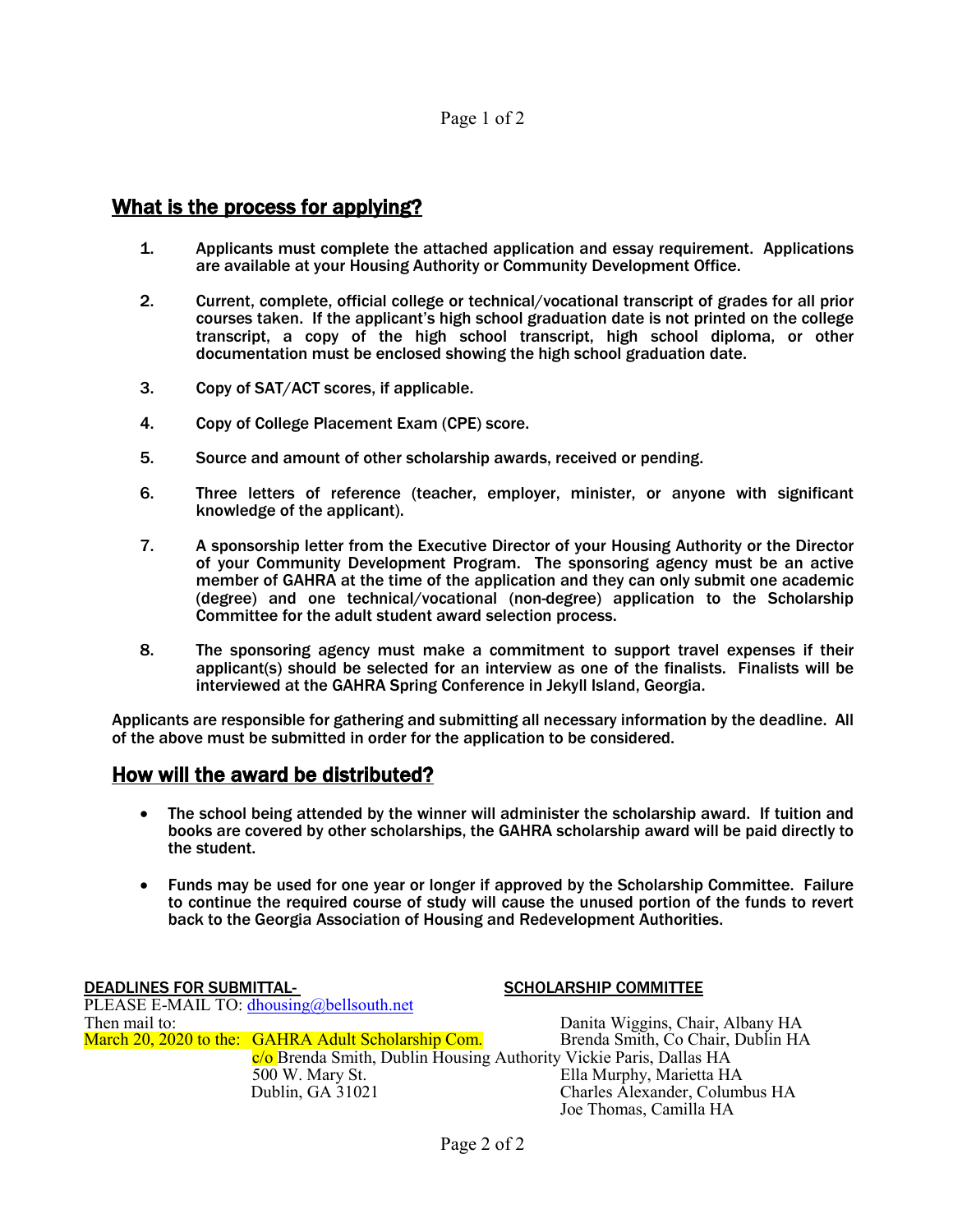**Georgia Association of Housing and Redevelopment Authorities, Inc.**

# Adult Student Scholarship <sup>2020</sup> Application

| Name:__________                                                                                                                                                                                                                |                                                                                                                                                                                                                                |      |  |
|--------------------------------------------------------------------------------------------------------------------------------------------------------------------------------------------------------------------------------|--------------------------------------------------------------------------------------------------------------------------------------------------------------------------------------------------------------------------------|------|--|
| First                                                                                                                                                                                                                          | Middle                                                                                                                                                                                                                         | Last |  |
|                                                                                                                                                                                                                                |                                                                                                                                                                                                                                |      |  |
| City: 2ip Code: 21 City: 2ip Code: 21 Code: 21 Code: 21 Code: 21 Code: 21 Code: 21 Code: 21 Code: 21 Code: 21 Code: 21 Code: 21 Code: 21 Code: 21 Code: 21 Code: 21 Code: 21 Code: 21 Code: 21 Code: 21 Code: 21 Code: 21 Code |                                                                                                                                                                                                                                |      |  |
|                                                                                                                                                                                                                                | Date of Birth: 2000 Contract Contract Phone Number: 2001 Contract Contract Contract Contract Contract Contract Contract Contract Contract Contract Contract Contract Contract Contract Contract Contract Contract Contract Con |      |  |
|                                                                                                                                                                                                                                | Years you have lived at present address: E-mail: E-mail:                                                                                                                                                                       |      |  |
|                                                                                                                                                                                                                                |                                                                                                                                                                                                                                |      |  |
|                                                                                                                                                                                                                                |                                                                                                                                                                                                                                |      |  |
| Type of Scholarship applying for: $\Box$ Academic or $\Box$ Vocational/Technical                                                                                                                                               |                                                                                                                                                                                                                                |      |  |
| Name of College or Technical School: Manual Accordination of College or Technical School:                                                                                                                                      |                                                                                                                                                                                                                                |      |  |
| Address: Andreas Address: Address: Address: Address: Address: Address: Address: Address: Address: Address: Address: Address: Address: Address: Address: Address: Address: Address: Address: Address: Address: Address: Address |                                                                                                                                                                                                                                |      |  |
|                                                                                                                                                                                                                                |                                                                                                                                                                                                                                |      |  |
|                                                                                                                                                                                                                                |                                                                                                                                                                                                                                |      |  |
| Expected Graduation Date: 2008. [19] Date:                                                                                                                                                                                     |                                                                                                                                                                                                                                |      |  |
| Are you currently receiving financial aid? _______Yes ___________No                                                                                                                                                            |                                                                                                                                                                                                                                |      |  |
|                                                                                                                                                                                                                                |                                                                                                                                                                                                                                |      |  |
| Please provide the source and amount: Network and the same state of the source of the source of the source of the source of the source of the source of the source of the source of the source of the source of the source of  |                                                                                                                                                                                                                                |      |  |
|                                                                                                                                                                                                                                |                                                                                                                                                                                                                                |      |  |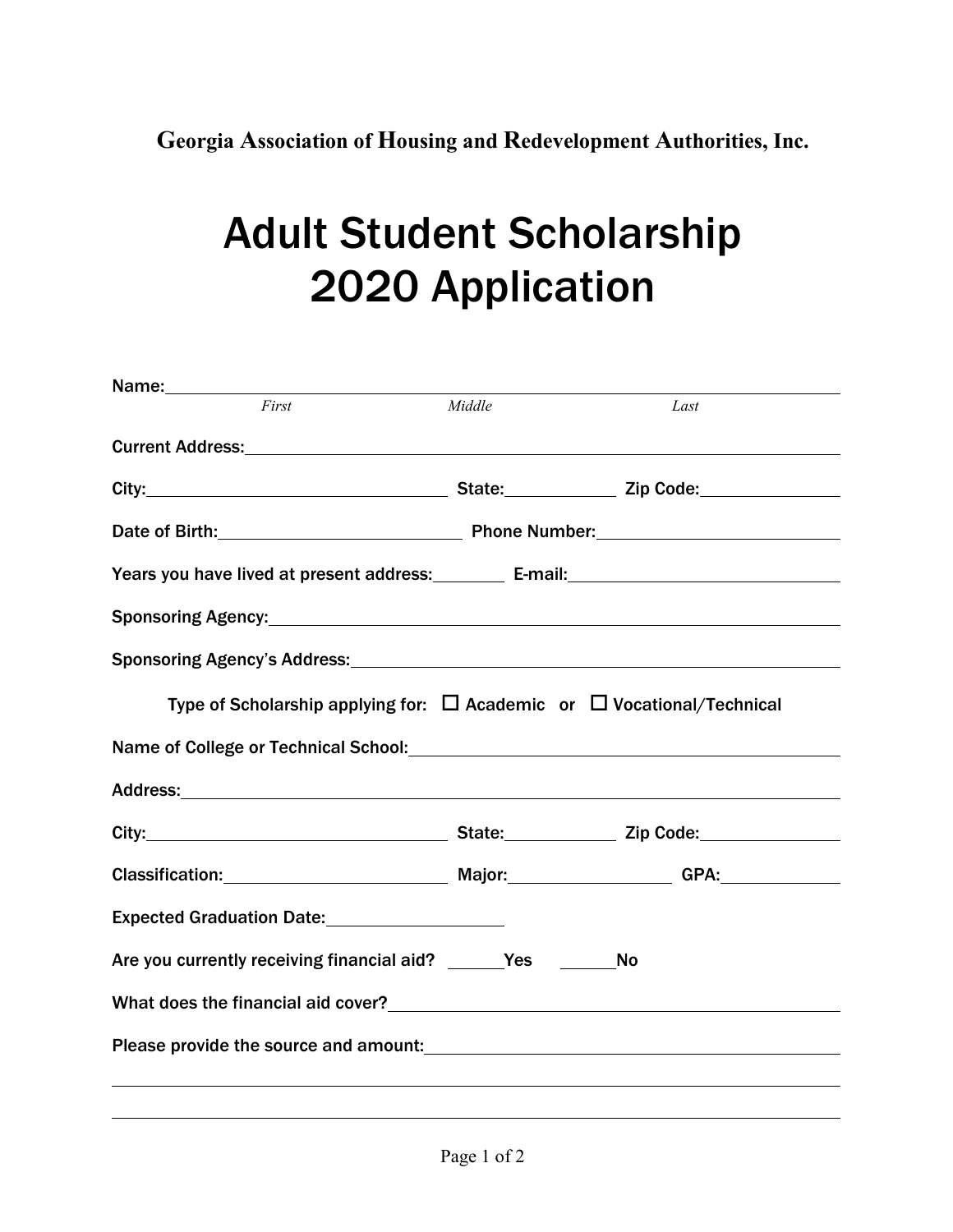#### Adult Student Scholarship 2020 Application

HIGH SCHOOL INFORMATION

Name of High School that you graduated from: Address: City: City: City: City: City: City: City: City: City: City: City: City: City: City: City: City: City: City: City: City: City: City: City: City: City: City: City: City: City: City: City: City: City: City: City: City: City: Graduation Date: Graduation Equivalency Diploma (GED) Date: FINANCIAL DATA Total Household Income for 2019: Please include family net wages, child support, alimony, food stamps, WIC, TANF, Public Assistance, Social Security, and any other income. Do not include financial aid. Total Household Expenses for 2019: Please include rent, utilities, food, clothing, child/dependent care, medical expenses and insurance,

auto loan, other transportation expenses, debts/loan payments, and any other expenses.

Estimated Educational Expenses for the Academic Year beginning Fall 2019: Please include tuition, fees, books, and supplies.

#### REQUIRED ESSAY

Please provide a handwritten or typed essay describing your reasons for attending college or technical school at this time in your life. In addition, please include any information that you feel would be helpful to the committee in selecting scholarship winners.

#### [Your application will not be considered if a written essay is not attached.]

#### RELEASE

By submitting this application, I hereby give my Housing Authority/Community Development Agency and the Georgia Association of Housing and Redevelopment Authorities, Inc. permission to use my name in matters relating to the promotion of this scholarship. In addition, I give them permission to review my tenant records with my sponsoring agency and/or contact my school office(s) concerning the validity of my application materials. I understand that if I submit false information on this application, I will be denied the scholarship without appeal. Furthermore, I understand that award of the scholarship shall be governed by any and all conditions established by the Committee.

| Applicant: |           |      |  |
|------------|-----------|------|--|
|            | Signature | Date |  |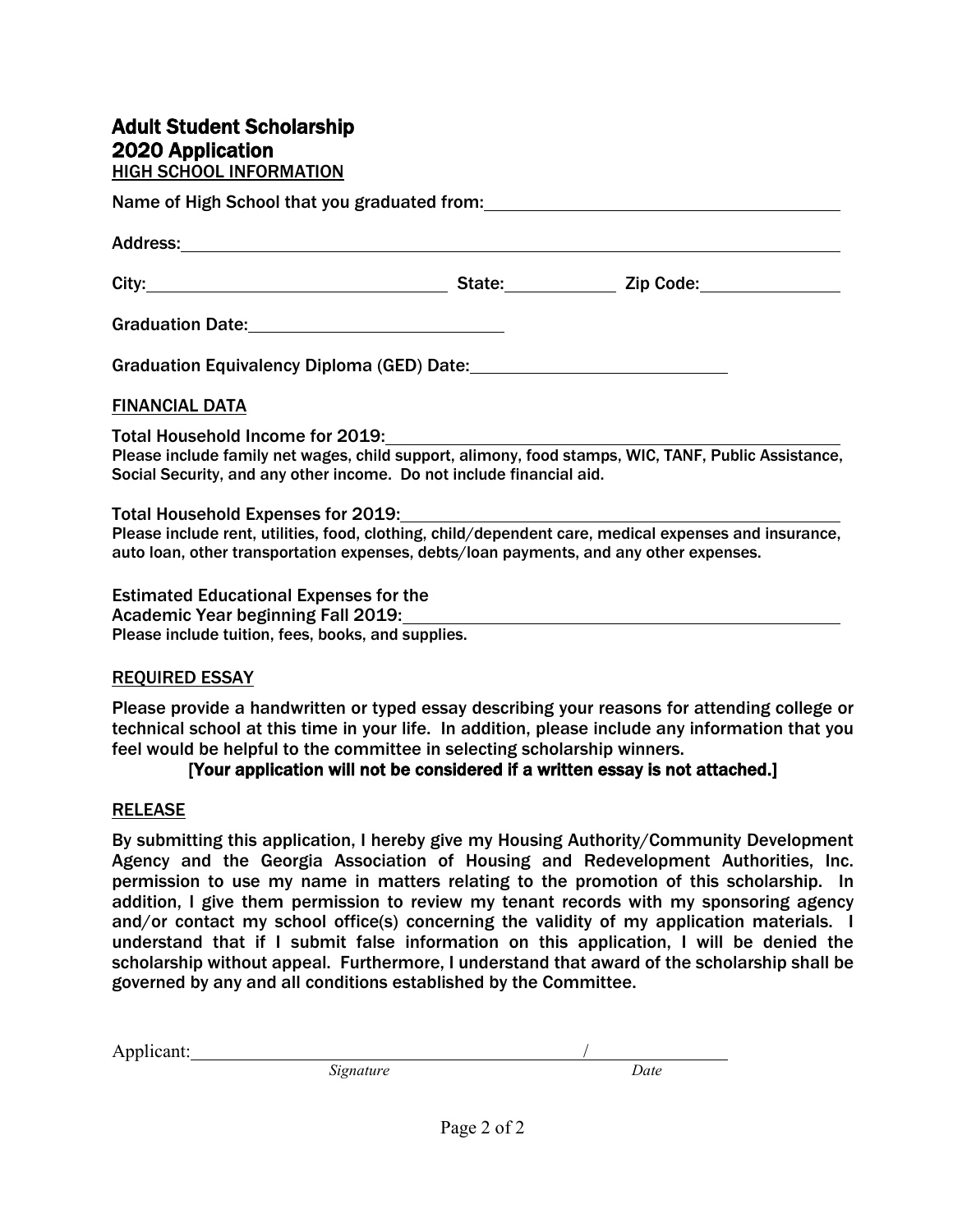**Georgia Association of Housing and Redevelopment Authorities, Inc.**

# Adult Student Scholarship 2020 Application

## Grade Point Average/Test Scores Certification Form

|                                       | 's cumulative grade point     |
|---------------------------------------|-------------------------------|
| I certify that <u>Name</u> of Student |                               |
| average as of December 31, 2019, was: | $\sim$ / on a 100 point scale |
|                                       | (and/or)                      |
|                                       | $\frac{1}{2}$ on a 4.00 scale |
| SAT Score:                            |                               |
|                                       |                               |
|                                       |                               |
|                                       | Date: <u>Date:</u>            |
| School Official                       |                               |
|                                       | Title:                        |
|                                       |                               |
|                                       | Address: <u>Address:</u>      |
|                                       | City:                         |
| State:                                | Zip Code:                     |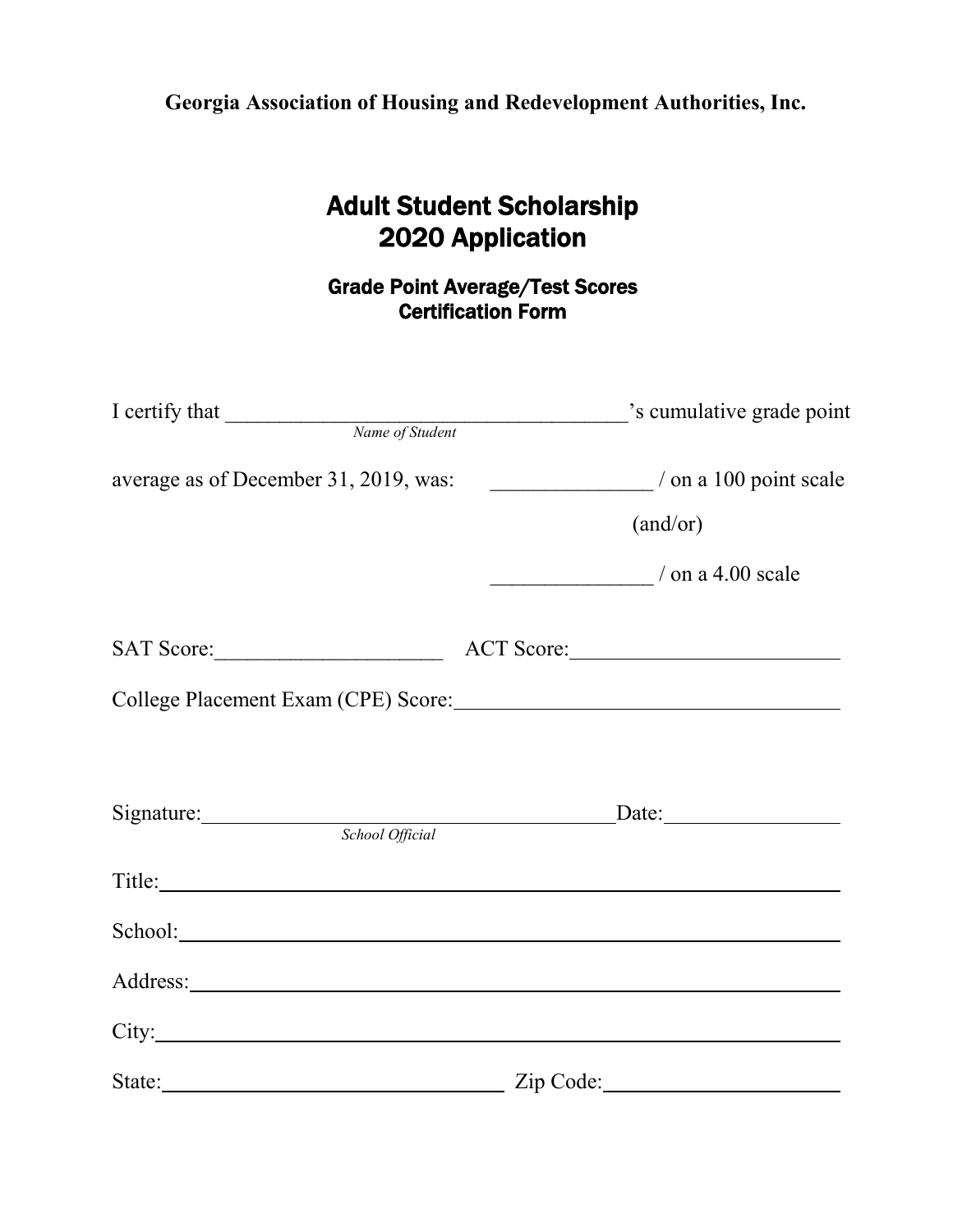**Georgia Association of Housing and Redevelopment Authorities, Inc.**

# Adult Student Scholarship 2020 Application

Submission Certification

The \_\_\_\_\_\_\_\_\_\_\_\_\_\_\_\_\_\_\_\_\_\_\_\_\_\_\_\_\_\_\_\_\_\_\_\_\_\_ hereby submits the following

 *Name of Housing Authority or Community Development Agency*

applicant(s) for:

Academic Award - \_\_\_\_\_\_\_\_\_\_\_\_\_\_\_\_\_\_\_\_\_\_\_\_\_\_\_\_\_

*Name of Student*

Vocational/Technical Award - \_\_\_\_\_\_\_\_\_\_\_\_\_\_\_\_\_\_\_\_\_\_\_\_\_\_\_\_\_\_\_\_\_\_

*Name of Student*

I certify that the \_\_\_\_\_\_\_\_\_\_\_\_\_\_\_\_\_\_\_\_\_\_\_\_\_\_\_\_\_\_\_\_\_\_\_\_\_ will cover

 *Name of Housing Authority or Community Development Agency*

associated costs and coordinate travel arrangements if our applicant(s) is

selected as a finalist to be interviewed in Jekyll Island, Georgia at the GAHRA

Spring Conference.

Signature: \_\_\_\_\_\_\_\_\_\_\_\_\_\_\_\_\_\_\_\_\_\_\_\_\_\_\_\_\_ Date: \_\_\_\_\_\_\_\_\_\_\_\_\_\_\_\_ *Executive Director*